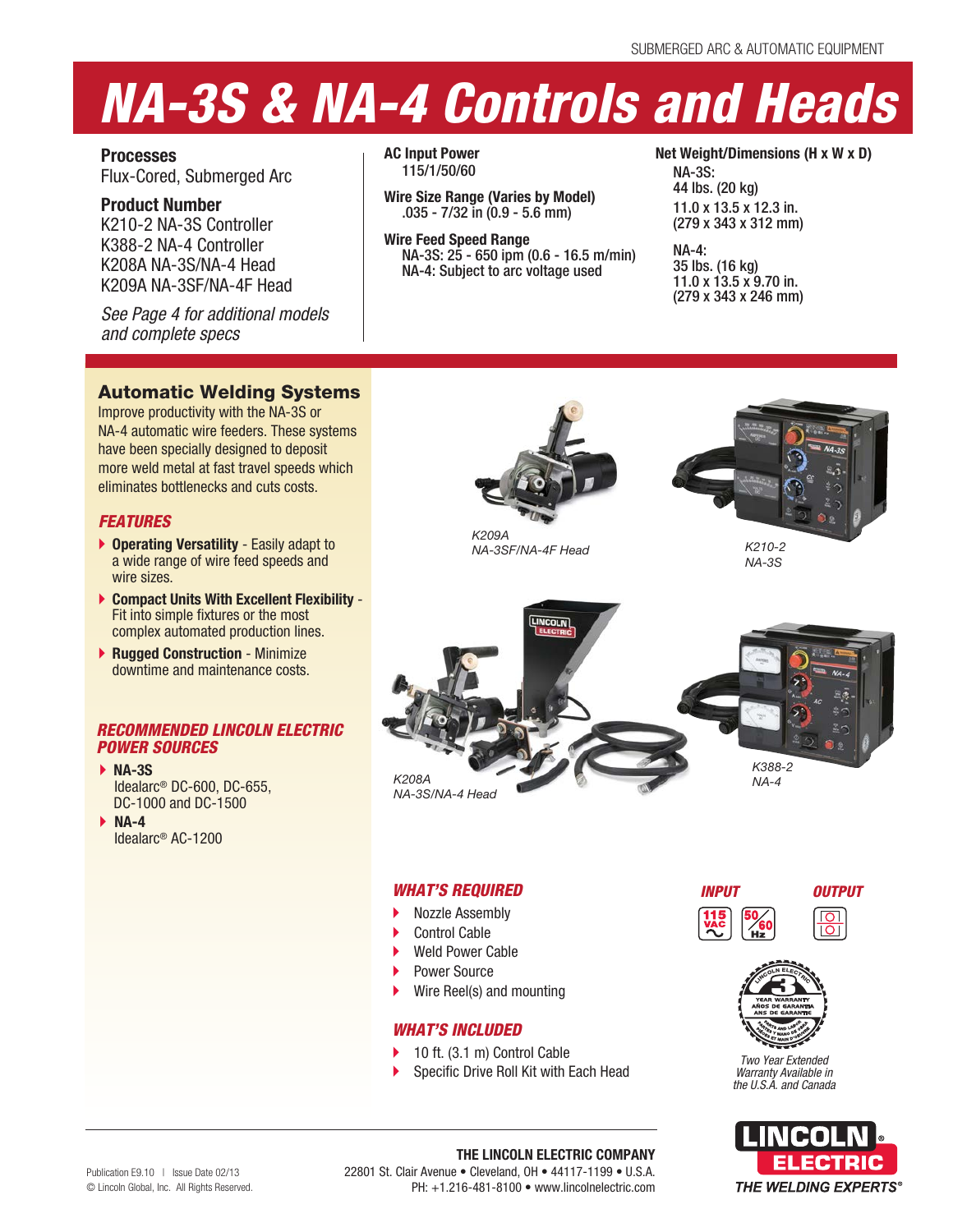# *A CLOSER LOOK*

- 1. Ammeter Indicates current only while welding.
- 2. Voltmeter Indicates welding voltage only while welding.
- 3. Power Turns wire feeder input power on and off.
- 4. Current Control On NA-3S, adjusts wire feed speed to control welding current. On NA-4, adjusts welding current by controlling power source output.
- 5. Travel Set to "Off" for no travel; "On" for travel without welding; "Auto" for welding operations.
- 6. Inch Up and Inch Down Press to inch electrode at the speed set by "Inch Speed" control on inner panel.
- 7. Voltage Control Adjusts arc volts.
- 8. Start Pushbutton begins welding cycle.
- 9. Stop Pushbutton initiates stopping cycle.



# **NA-3S**

Delivers arc sensing or constant wire feed speed control with hot or cold starting for use with either constant current or constant voltage DC power sources.

Applications Include:

- Single and multiple electrode submerged arc.
- Self-shielded and gas-shielded flux-cored welding.



# **NA-4**

Delivers arc sensing control with hot or cold starting for use with constant current AC power sources for submerged arc welding. Applications Include:

- AC-AC tandem arc and AC-AC-AC triple arc systems.
- Single electrode submerged arc when arc blow limits the DC welding current and travel speeds.

# *SYSTEM CONFIGURATION*

**AC Input Power** required for all models is 115 (110) volts, 60 or 50 hertz of 360 volt-amperes capacity for the head and controls. An additional 250 volt-amperes is required for the Lincoln travel carriage and more may be needed for other travel mechanisms. This power is obtained from the welding power source.



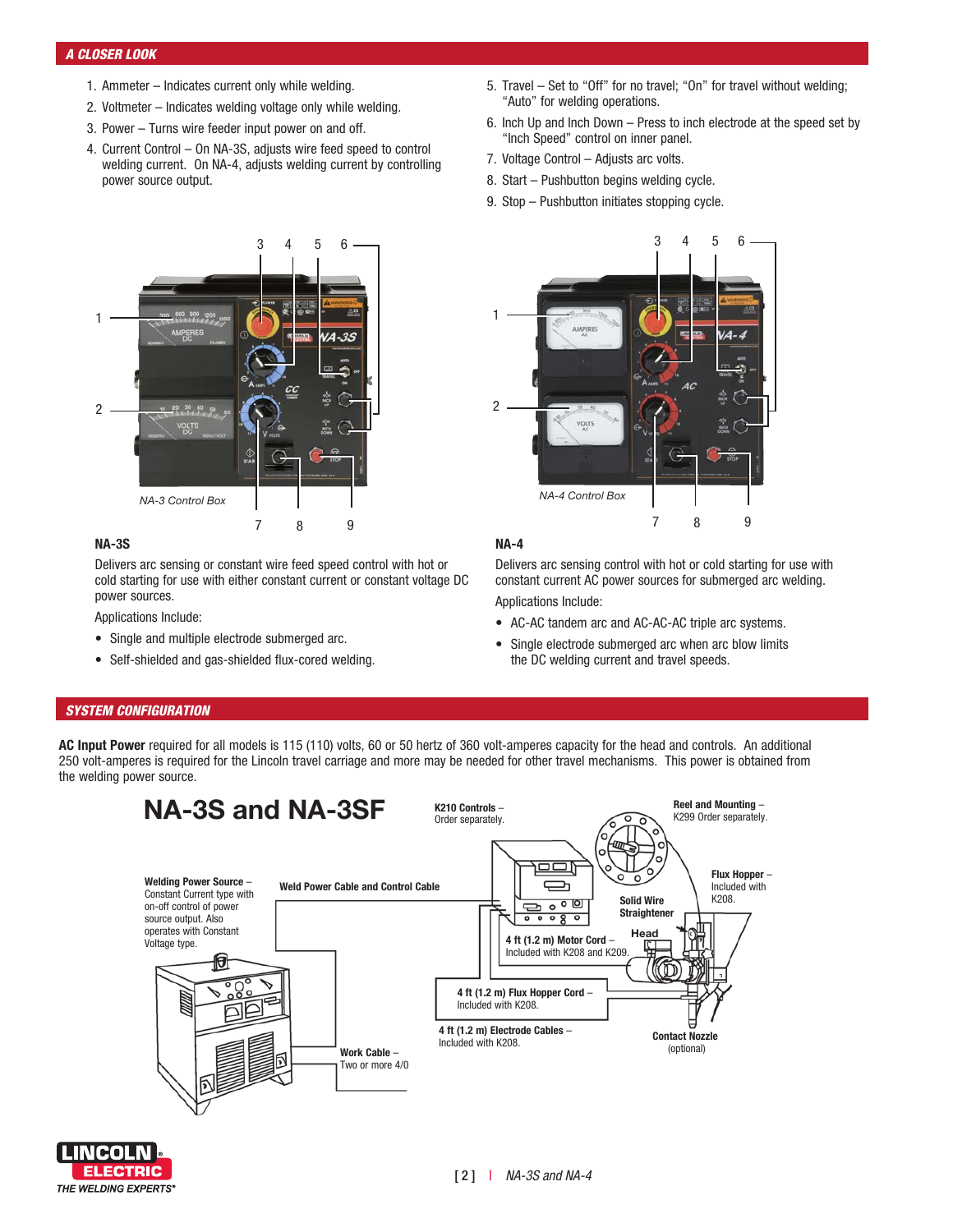

# **SINGLE ELECTRODE**

**Submerged Arc Contact Nozzle Assembly** For 5/64 thru 3/16 in. (2.0 thru 4.8 mm) electrode at currents generally below 600 amps. Outer flux cone gives full flux coverage with minimum consumption. **Order K231-1**



### **Innershield ® Positive Contact Nozzle Assembly** For welding with Innershield ® flux-cored wire at high currents.

Optional water cooling attachment (T12928) recommended for currents over 600 amps. **Order K148A** for 3/32-1/8 in.

(2.4-3.2 mm) wire **K148B** for 5/32-3/16 in. (4.0-4.8 mm) wire



**Concentric Flux Cone Assembly** For use with K148, K148 with a K149, or K129 nozzles. Gives concentric flux coverage around the electrode. **Order K285**



# for welding in a 5/8 in. (15.9 mm) minimum gap up to 10 in. (254 mm) deep. Includes flux delivery tube, flux hose and rackets to permit nozzle rotation, and two contact tips. **Order K386**

**Narrow Gap Deep Groove Nozzle** Water cooled submerged arc nozzle

**Contact Jaw Assembly** Rugged contact jaws for maximum life at currents over 600 amps. For 1/8 in. thru 7/32 in. (3.2 thru 5.6 mm) diameter wire. **Order K226R**



Linc-Fill™ attachment for K148A or K148B. Required for long stickout welding technique [2 - 5 in. (51-127 mm)]. **Order K149-5/32** for 5/32 in. (4.0 mm) wire

**Contact Nozzle Extension**



**5 in. Nozzle Extension** Extends the wire by 5 inches [up to 1/4 in. (6.4 mm) diameter wire]. For K231-X only. **Order KP2721-1**



**K231 Nozzle Contact Tips Order Severe Duty KP2082-2B1**  for 5/64 in. (2.0 mm) wire **KP1962-3B1** for 3/32 in. (2.4 mm) wire **KP1962-1B1**  for 1/8 in. (3.2 mm) wire **KP1962-4B1** for 5/32 in. (4.0 mm) wire **KP1962-2B1** for 3/16 in. (4.8 mm) wire **KP1962-5B1**  for 7/32 in. (5.6 mm) wire

# **Extended Life**

**KP3162-3B1** for 3/32 in. (2.4 mm) wire **KP3162-1B1** for 1/8 in. (3.2 mm) wire **KP3162-4B1** for 5/32 in. (4.0 mm) wire **KP3162-2B1** for 3/16 in (4.8 mm) wire **KP3162-5B1** for 7/32 in. (5.6 mm) wire

# **GENERAL OPTIONS**

**Start Controls P.C. Board** Adjusts starting current and voltage on NA-3S installations and voltage only on NA-4 installations for a settable period of time as needed to control penetration, bead size or other factors. **Order K221**



8 8 1





### **Travel Carriage** Carries head and controls in either direction on a beam of suitable

automatically with the weld controls or manually. The speed range, set with a continuous, calibrated speed control without gear changes, for the available model is 5-75 ipm (0.1-1.9 m/min). Plugs into the 115 (110) volt AC, 60 or 50 hertz travel receptacle of the Automatic **Order K325HCS**



electric flux valve. **Order K219**



*NA-3S and NA-4* | [ 3 ]



### **Crater Fill Controls P.C. Board** Adjusts ending current and voltage

on NA-3S installations and voltage only on NA-4 installations for a settable period of time as needed to control bead size or fill craters. **Order K245**

# **Horizontal Head Adjuster**

Provides crank adjustment of head position. Has 2 in. (51 mm) horizontal travel. **Order K96**

### **Vertical Lift Adjuster**

Provides 4 in. (102 mm) hand crank adjustment of vertical head position. It also includes up to 3-3/4 in. (95.2 mm) in-and-out horizontal adjustment with stops that can be preset for simple repetition of the same adjustment. **Order K29**

**TC-3 Self–Propelled High Capacity** 

length. The TC-3 operates either

**Mounting Kit**



**Flux Hopper Kit**  For submerged arc welding. Includes

**Wire Reel Assembly** mounting and brake. **Order K299**



# **Solid State Spreadarc**

Oscillate the head across the line of travel. For hardfacing build-up using a Twinarc ® or single arc nozzle. Calibrated dwell time and oscillation speed controls permit the Spreadarc to cover large areas quickly with smooth beads of minimum admixture. Flux-cored electrode, open arc and submerged arc procedures can be used. **Order K278-1**

### **TWINARC ®**

### **Tiny Twinarc ® Contact Assemblies**

Feeds two electrodes for high speed submerged arc welds. Includes contact nozzle, wire guides, drive rolls and guides, and a second wire reel and mounting bracket.



for 1/16 in. (1.6 mm) wire **K129-5/64**  for 5/64 in. (2.0 mm) wire **K129-3/32**  for 3/32 in. (2.4 mm) wire

### **Large Wire Twinarc ®**

Feeds two 5/64, 3/32, or 1/8 in. (2.0, 2.4, or 3.2 mm) electrodes for high speed submerged arc welding on "Fast Fill" joints or hardfacing beads. **Order K225**

**Tiny Twinarc ® Wire Straightener**

Straightens wire diameters .045 in. thru 3/32 in. (1.2 thru 2.4 mm). Particularly valuable on longer electrical stickout procedures. **Order K281**

### **TANDEM ARC**

**Tandem Arc Framework** Provides mountings with desired positioning adjustments for two standard Automatic Wire Feed Heads. Includes insulation and hard ware to permit direct mounting to a high capacity TC-3 Carriage, or to the user's gantry or fixture for either direction of travel. **Order K387**













For mounting control box to the TC-3 Travel Carriage. **Order T14469**







Includes wire reel for 50-60 lb. (22.7-27.2 kg) coils, wire reel